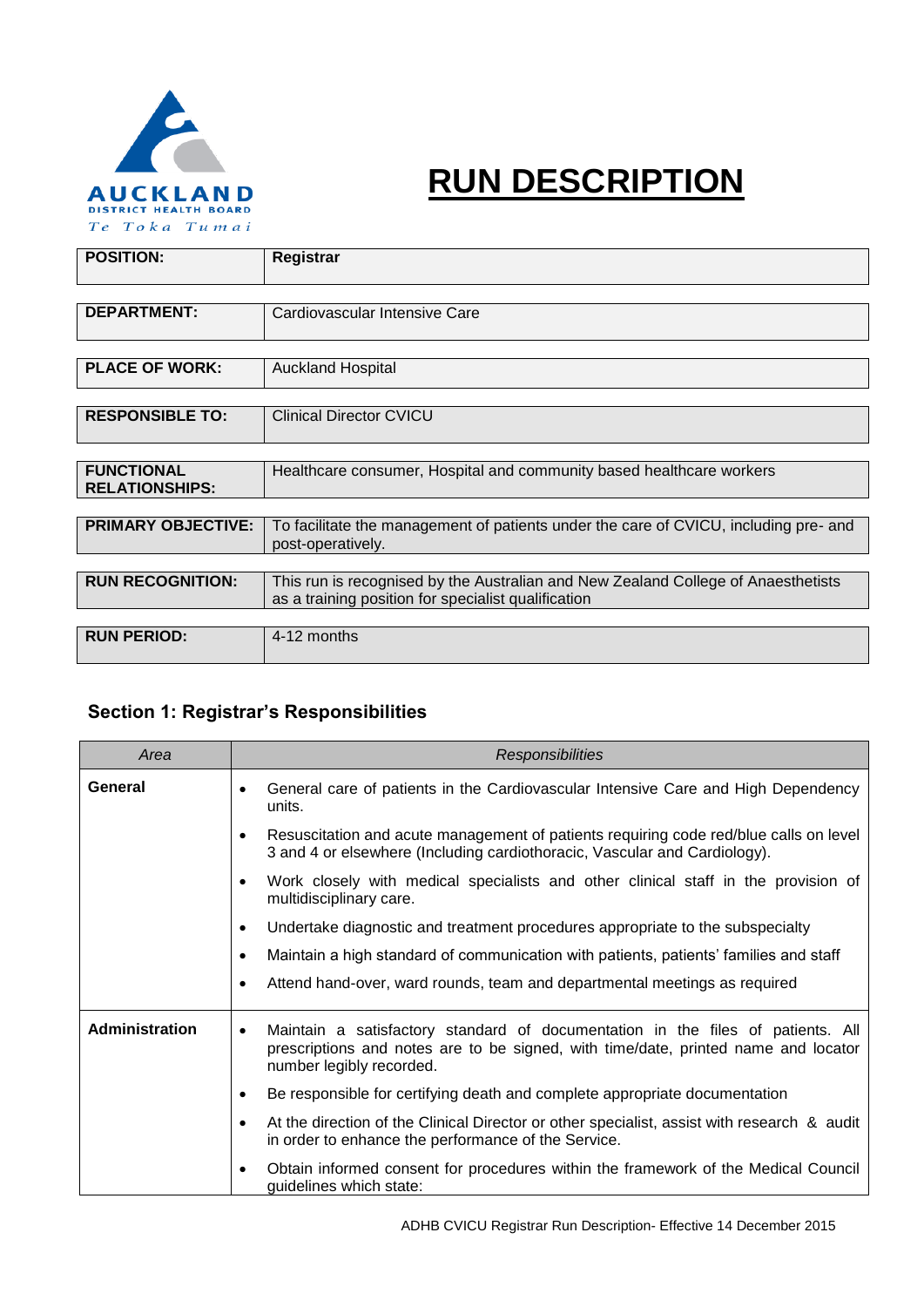| Area | <b>Responsibilities</b>                                                                                                                                                                                                                                                                                                                                              |
|------|----------------------------------------------------------------------------------------------------------------------------------------------------------------------------------------------------------------------------------------------------------------------------------------------------------------------------------------------------------------------|
|      | 1. "The practitioner who is providing treatment is responsible for obtaining informed<br>consent beforehand for their patient. The Medical Council believes that the<br>responsibility for obtaining consent always lies with the consultant – as the one<br>performing the procedure, they must ensure the necessary information is<br>communicated and discussed." |
|      | 2. "Council believes that obtaining informed consent is a skill best learned by the<br>house surgeon observing consultants and experienced registrars in the clinical<br>setting. Probationers should not take informed consent where they do not feel<br>competent to do so.                                                                                        |

## **Section 2: Training and Education**

| <b>Nature</b>         | Details                                                                                                                                          |  |  |  |
|-----------------------|--------------------------------------------------------------------------------------------------------------------------------------------------|--|--|--|
| <b>Protected Time</b> | The following educational activities will be regarded as part of normal duties (unless<br>attendance is required for other duties as per roster) |  |  |  |
|                       | Orientation at the beginning of the run                                                                                                          |  |  |  |
|                       | 3 hrs/week paid private study time                                                                                                               |  |  |  |
| requested             | The Registrar is expected to contribute to the education of nursing, technical staff and medical staff when                                      |  |  |  |

#### **Section 3: Cover:**

*Other Resident and Specialist Cover*

- Specialist cover is provided by designated CVICU specialists
- Rosters are produced in blocks of 13 weeks. Every effort is made to accommodate leave requests, but at peak holiday/exam times some flexibility will be required.
- As this run often provides the only opportunity for training in Cardiothoracic Intensive Care, it is suggested that Registrars take into account the potential training implications of any leave requests.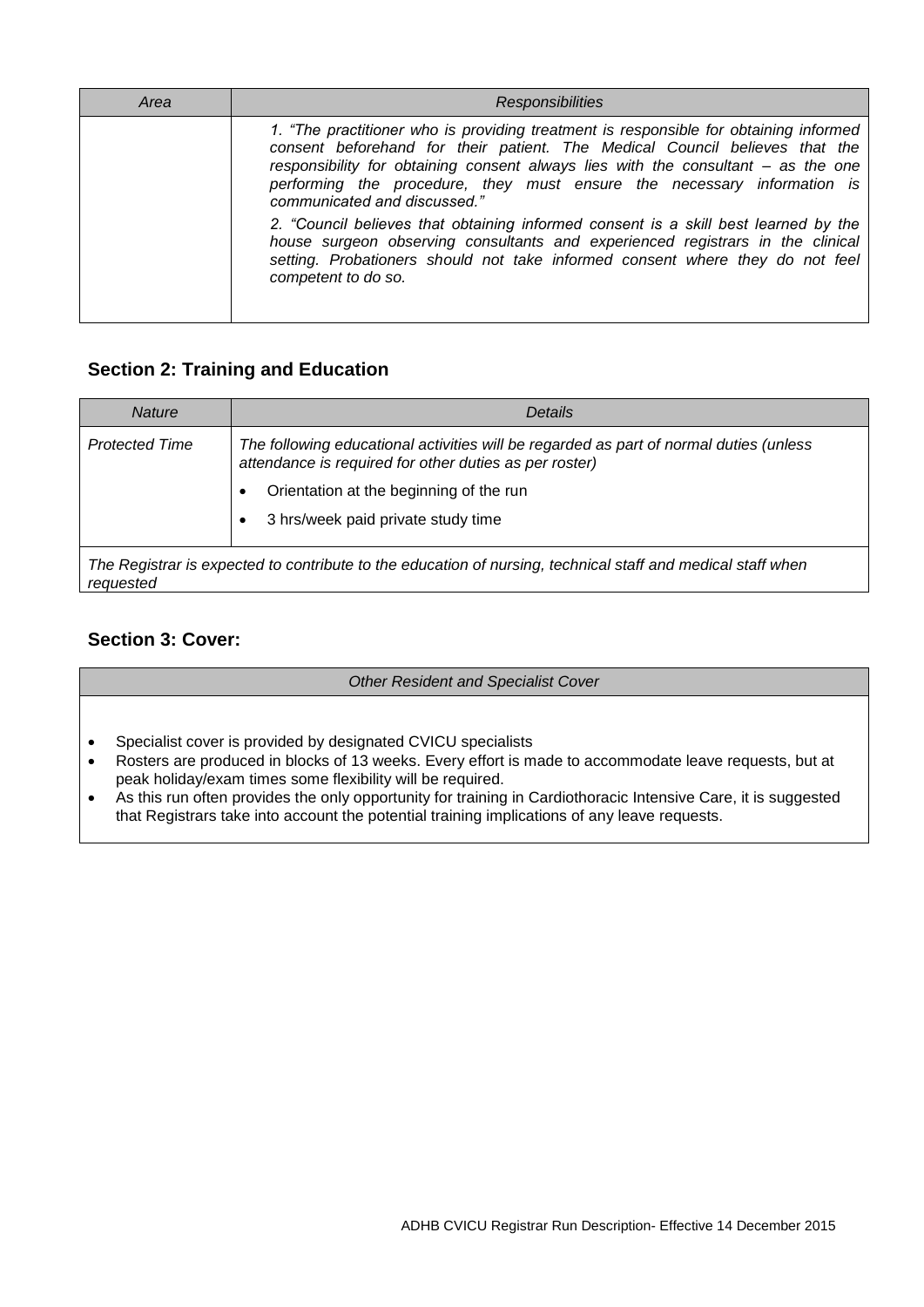#### **Section 4: Roster**

|                                                                                                                                                                                                                                                                                                                                      | 1            | $\overline{2}$ | 3            | 4                       | 5              | 6            | 7            | 8            | 9            | 10           | 11           | 12           |
|--------------------------------------------------------------------------------------------------------------------------------------------------------------------------------------------------------------------------------------------------------------------------------------------------------------------------------------|--------------|----------------|--------------|-------------------------|----------------|--------------|--------------|--------------|--------------|--------------|--------------|--------------|
| M                                                                                                                                                                                                                                                                                                                                    | LD           | $\mathbf{x}$   | N            | LD                      | $\mathbf{x}$   | R            | <b>SD</b>    | Τ            | N            | R            | $\mathbf{x}$ | $\mathsf{x}$ |
| т                                                                                                                                                                                                                                                                                                                                    | <b>SD</b>    | $\mathbf{x}$   | N            | LD                      | $\mathsf{x}$   | $\mathsf{R}$ | LD           | $\mathsf{x}$ | N            | $\mathsf{R}$ | Rel          | $\mathsf{x}$ |
| W                                                                                                                                                                                                                                                                                                                                    | $\mathbf{x}$ | LD             | N            | $\overline{\mathsf{x}}$ | $\overline{X}$ | $\mathsf{R}$ | $\mathbf{x}$ | Rel          | N            | $\mathsf{R}$ | LD           | <b>SD</b>    |
| т                                                                                                                                                                                                                                                                                                                                    | $\mathsf{x}$ | <b>SD</b>      | $\mathsf{x}$ | $\overline{\mathsf{x}}$ | LD             | $\mathsf{R}$ | $\mathsf{x}$ | Rel          | N            | $\mathsf{R}$ | N            | LD.          |
| F                                                                                                                                                                                                                                                                                                                                    | $\mathbf{x}$ | $\mathbf{x}$   | $\mathbf{x}$ | N                       | LD             | $\mathsf{R}$ | <b>SD</b>    | Rel          | $\mathbf{x}$ | $\mathsf{R}$ | N            | LD.          |
| S                                                                                                                                                                                                                                                                                                                                    | LD           | $\mathbf{x}$   | $\mathbf{x}$ | N                       | $\mathbf{x}$   | $\mathbf{x}$ | LD           | $\mathbf{x}$ | $\mathbf{x}$ | $\mathbf{x}$ | N            | $\mathbf{x}$ |
| $\sf S$                                                                                                                                                                                                                                                                                                                              | LD           | N              | $\mathbf{x}$ | N                       | X.             | $\mathbf{x}$ | LD           | $\mathsf{x}$ | $\mathsf{x}$ | $\mathsf{x}$ | $\mathsf{x}$ | $\mathsf{X}$ |
| SD 0800-1600 (Discharge round and odd jobs)<br>Rel 1400-2200 (Evening relief: sick-leave cover if LD sick, otherwise personal study time/theatre<br>time/research)<br>LD 0800-2030 (Long day)<br>T 0800-1200 (Teaching)<br>R Relieving/Annual leave/Personal study time/Theatre time/ECHO/Research/Audit<br>N 2000-0800 (Nightshift) |              |                |              |                         |                |              |              |              |              |              |              |              |

#### *Details*

There is a full rotating shift system in operation. This roster contains Senior Fellows, Fellows, Registrars and Senior House Officers. However, the nature and timing of the Senior House Officers contribution will depend on their previous experience and progress in the run. The Senior House Officers will not be rostered to duties alone in the service.

#### **Sleep provision:**

It is expected that the Registrars will have an opportunity to sleep when rostered on nights. They are encouraged to arrange with their night colleague a plan to enable equal periods of sleep, once essential jobs have been done and the unit is stable. There is dedicated room provided for the registrars for this purpose with a single bed and linen available.